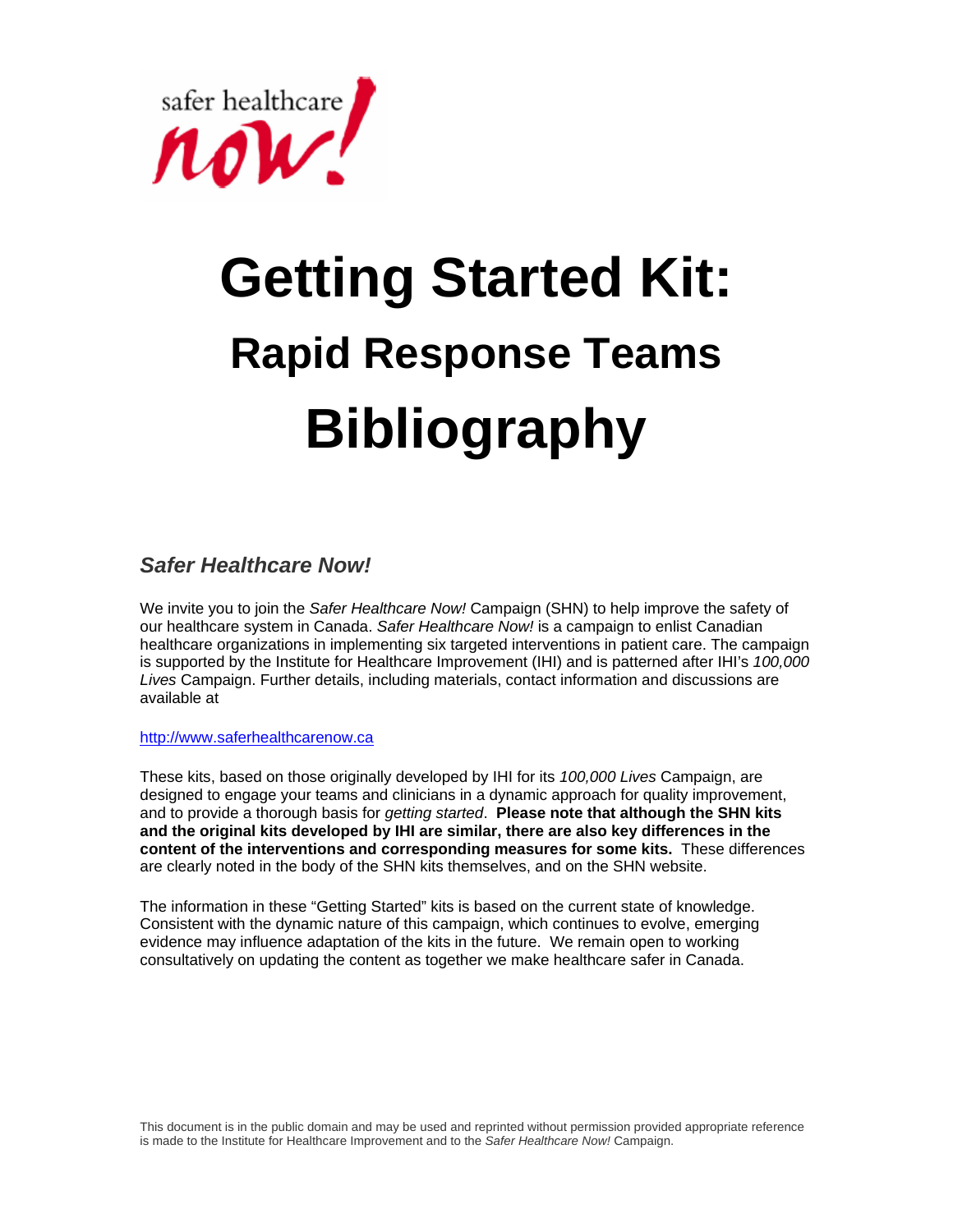## **Acknowledgement**

We wish to thank and acknowledge the Institute for Healthcare Improvement (IHI) for their significant support and contributions to the *Safer Healthcare Now!* Campaign (SHN).

The references included in this Bibliography are those contained in the bibliography for IHI's 100K Lives Campaign, with additional references identified by SHN.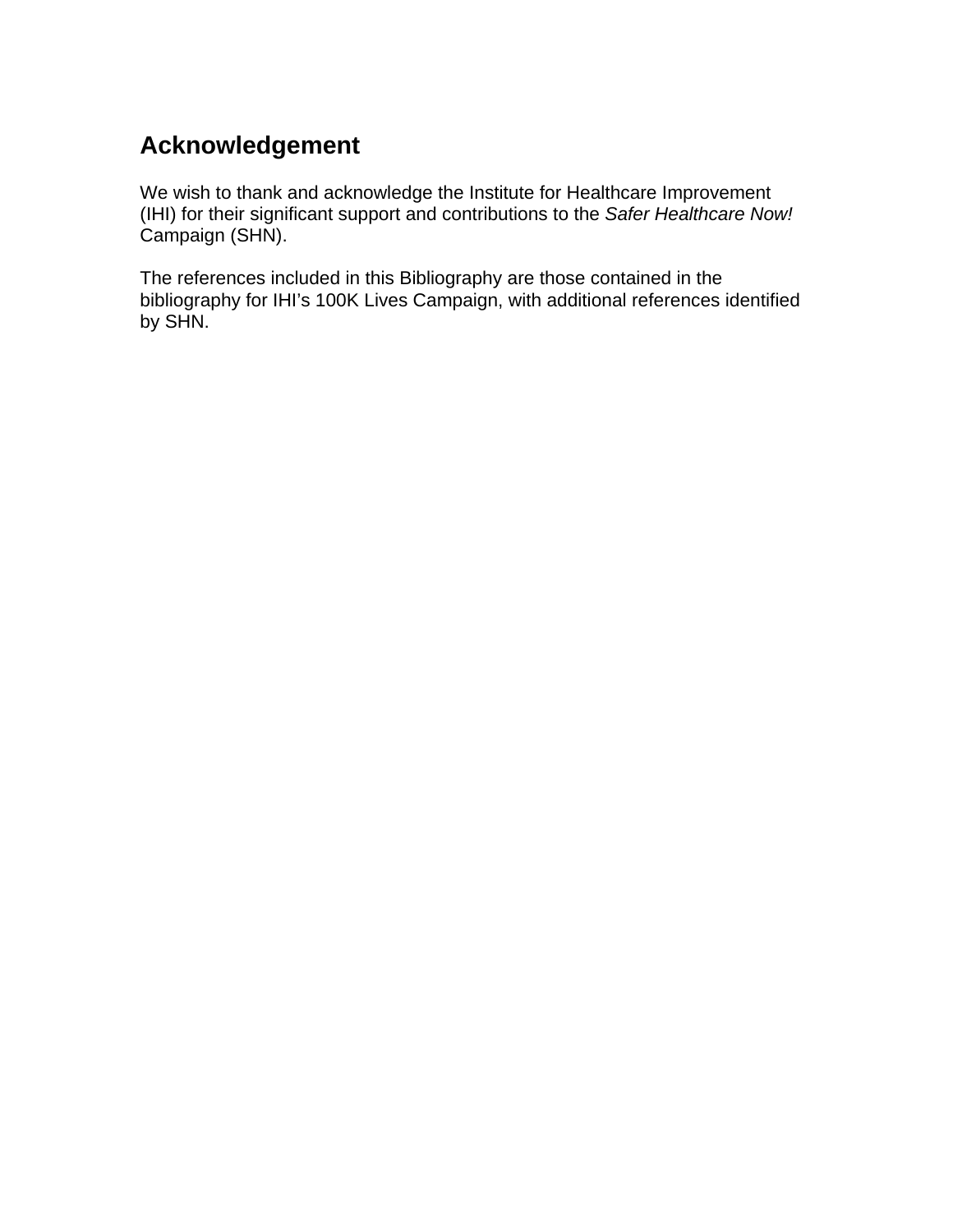## **BIBLIOGRAPHY – RAPID RESPONSE TEAMS**

Bellomo R, Goldsmith D, Russell S, Uchino S. Postoperative serious adverse events in a teaching hospital: a prospective study. *Med J Aust*. 2002;176(5):216-218.

Serious adverse events were found to be common and result in high mortality, raising important issues of optimal perioperative management.

Bellomo R, Goldsmith D, Uchino S, et al. Prospective controlled trial of effect of medical emergency team on postoperative morbidity and mortality rates. *Crit Care Med.* 2004; 32(4):916- 921.

Prospective, controlled before-after trial. In the control period, there were 301 adverse outcomes/1,000 surgical admissions, which decreased to 127/1,000 surgical admissions during the intervention period. There was also a significant decrease in the number of postoperative deaths.

Bellomo R, Goldsmith D, Uchino S, et al. A prospective before-and-after trial of a medical emergency team. *Med J Aust.* 2003;179(6):283-287.

The incidence of in-hospital cardiac arrest and death following cardiac arrest decreased after introduction of an intensive-care-based medical emergency team, as did overall hospital mortality.

Berlot G, Pangher A, Petrucci L, Bussani R, Lucangelo U. Anticipating events of in-hospital cardiac arrest. *Eur J Emergency Med.* 2004;11(1):24-28.

Most in-hospital cardiac arrests were preceded by events (including alterations in consciousness, cardiac arrhythmias, dyspnoea, and chest pain) that were often overlooked.

Bristow PJ, Hillman KM, Chey T, et al. Rates of in-hospital arrests, deaths and intensive care admission: the effect of a medical emergency team. *Med J Aust.* 2000;173(5):236-240. Three hospitals were included, one with a medical emergency team (MET) which could

be called for abnormal physiological parameters or staff concern, while the other two had conventional cardiac arrest teams. There was no significant difference in the rates of cardiac arrest or total deaths among the three hospitals, but the MET hospital had fewer unanticipated ICU/HD admissions, with no increase in in-hospital arrest rate or total death rate. Further study of the MET concept was recommended.

Buist MD, Jarmolowski E, Burton PR, Bernard SA, Waxman BP, Anderson J. Recognising clinical instability in hospital patients before cardiac arrest or unplanned admission to intensive care. A pilot study in a tertiary-care hospital. *Med J Aust.* 1999; 171(1):22-25.

Over a 12-month period relatively few patients suffered a critical event, but those who did frequently manifested abnormalities in simple physical observations and laboratory tests prior to the critical event.

Buist MD, Moore GE, Bernard SA, Waxman BP, Anderson JN, Nguyen TV. Effects of a medical emergency team on reduction of incidence of and mortality from unexpected cardiac arrests in hospital: preliminary study. *BMJ.* 2002;324(7334):387-390.

Clinical intervention by a medical emergency team prompted by clinical instability in a patient significantly reduced the incidence of unexpected cardiac arrest (50% reduction after adjustment for case mix) and mortality from unexpected cardiac arrest.

Buist M, Bernard S, Anderson J. Epidemiology and prevention of unexpected in-hospital deaths. *Surgeon.* 2003;1(5):265-268.

Small literature review. Concluded that a number of studies suggest that in-hospital deaths are both predictable and preventable and that more work is required to determine effective strategies to manage the problem.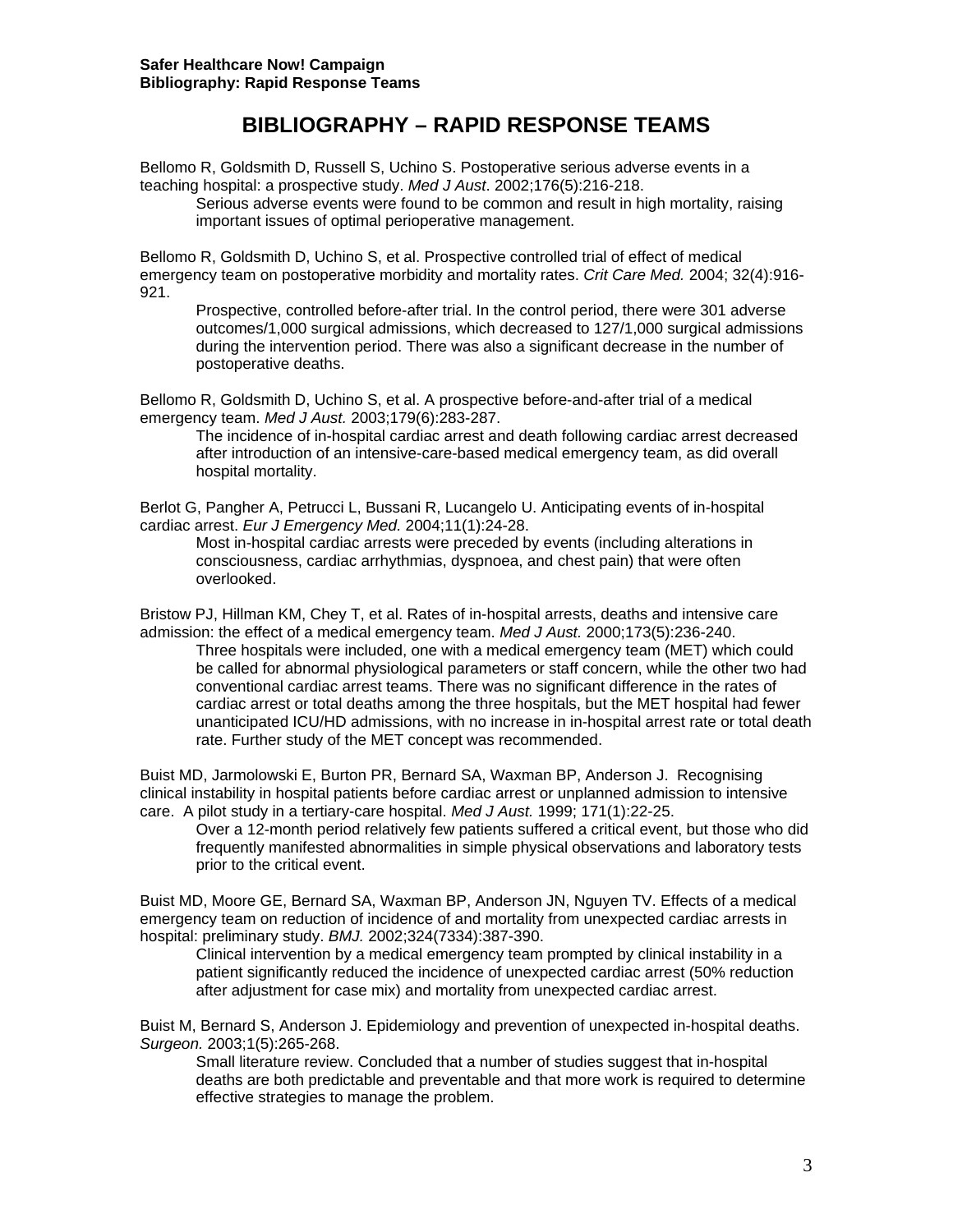Buist M, Bernard S, Nguyen TV, Moore G, Anderson J. Association between clinically abnormal observations and subsequent in-hospital mortality: a prospective study. *Resuscitation.*  2004;62(2):137-141.

Six abnormal clinical observations were found to be independently associated with an increased high risk of mortality: decrease in level of consciousness (decrease > 2 points in Glasgow Coma Score)(odds ratio (OR) 6.4), hypotension (systolic blood pressure < 90 mmHg)(OR 2.5), loss of consciousness (Glasgow Coma Score of 3)(OR 6.4), respiratory rate < 6/min (OR 14.4), hypoxia (SaO<sub>2</sub> < 90%)(OR 2.4), and tachypnea (respiratory rate > 30/min)(OR 7.2). Among these events, the most common were hypoxia (51% of events) and hypotension (17%). These events should be included among criteria for the early identification of patients at increased risk of in-hospital cardiac arrest.

Castle N, Kenward G, Hodgetts T. Avoidable cardiac arrest: lessons for an A&E department. *Accid Emerg Nurs.* 2003;11(4):196-201.

Deterioration to cardiac arrest is not always sudden and unexpected and, as a vast majority of emergency admissions originate via A&E, this has implications for A&E.

Cioffi J. Recognition of patients who require emergency assistance: a descriptive study. *Heart Lung.* 2000;29(4):262-268.

Primary findings showed that nurses relied on the following four characteristics to apply the medical emergency team criterion, "seriously worried about a patient": feeling "not right," color, agitation, observations marginally changed or not changed at all. Additional validation and refinement of the four characteristics were recommended.

Cooper N. Patient at risk! *Clin Med.* 2001;1(4):309-311.

This article summarizes recent efforts in the U.K. to improve care for critically ill patients. Among the activities described is the development of early warning scoring systems to be used on general medical wards to identify patients who might benefit from transfer to an ICU.

Cretikos M, Hillman K. The medical emergency team: does it really make a difference? *Intern Med J.* 2003;33(11):511-514.

Review. Lists benefits of a medical emergency team and discusses how it empowers nursing staff and junior medical staff to call for immediate assistance.

Crispin C, Daffurn K. Nurses' responses to acute severe illness. *Aust Crit Care.* 1998;11(4):131- 133.

Identified a need to educate health professionals regarding the warning signs of acute severe illness and when to summon assistance.

DeVita MA, Braithwaite RS, Mahidhara R, Stuart S, Foraida M, Simmons RL. Use of medical emergency team responses to reduce hospital cardiopulmonary arrests. *Qual Saf health care.*  2004;13(4):251-254.

Increased use of medical emergency team may be associated with fewer cardiopulmonary arrests; a retrospective analysis over 6.8 years showed a 17% decrease in the incidence of cardiopulmonary arrests from 6.5 to 5.4 per 1000 admissions.

Foraida MI, DeVita MA, Braithwaite RS, Stuart SA, Brooks MM, Simmons RL. Improving the utilization of medical crisis teams (Condition C) at an urban tertiary care hospital. *J Crit Care.*  2003;18(2):87-94.

Over a three-year period, interventions that involved objective definition and dissemination of criteria for initiating the Condition C response were significantly associated with increased utilization. Interventions that involved giving feedback to medical personnel based on review of their care were not.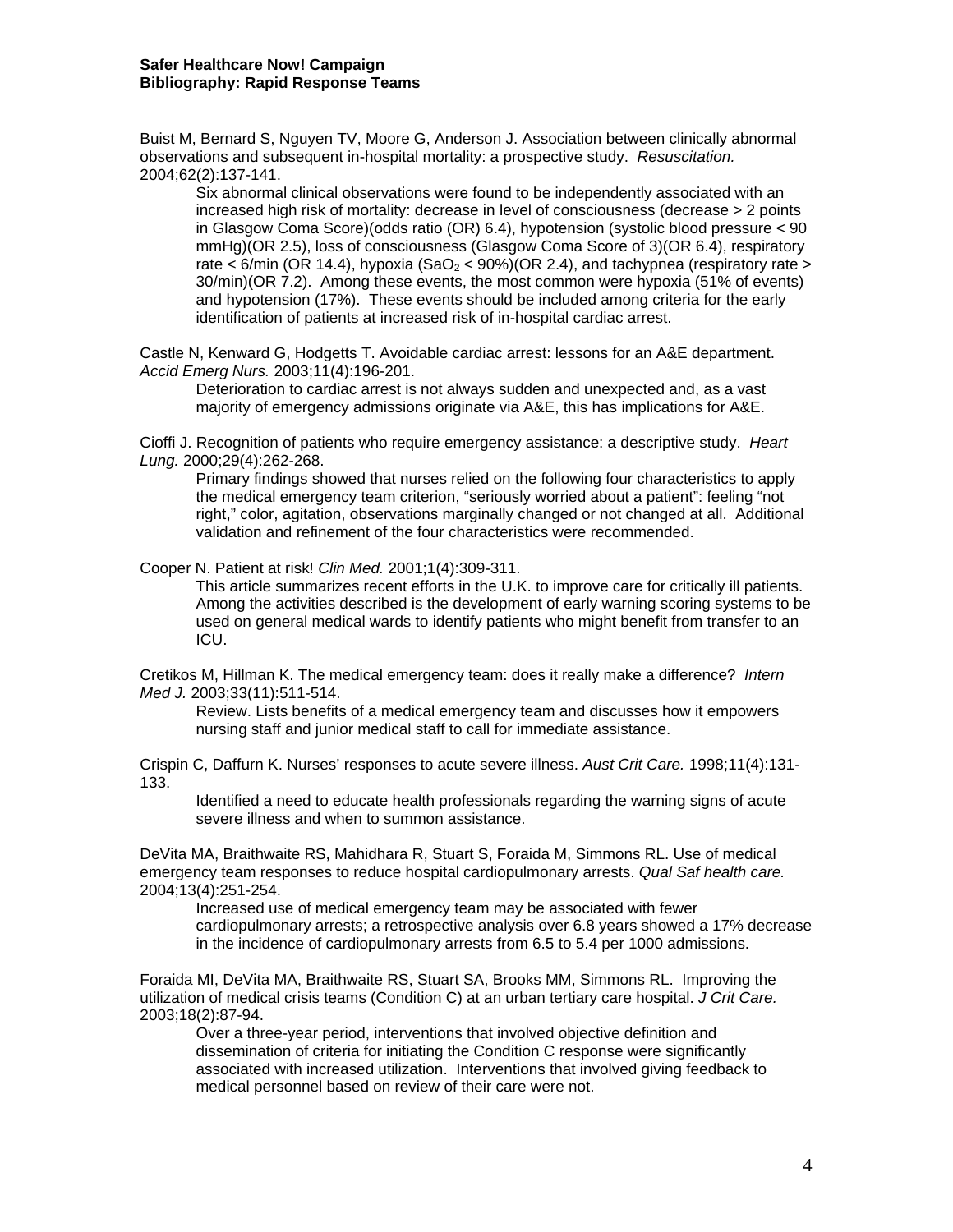### **Safer Healthcare Now! Campaign Bibliography: Rapid Response Teams**

Franklin C, Mathew J. Developing strategies to prevent inhospital cardiac arrest: analyzing responses of physicians and nurses in the hours before the event. *Crit Care Med.*  1994;22(2):244-247.

Cardiac arrests on the general wards are commonly preceded by premonitory signs and symptoms. Training strategies for nurses and physicians should include the need to devote special attention to patients discharged from ICU who are at greater risk of cardiac arrest.

Frost P. In response to "Effect of introducing the Modified Early Warning score on clinical outcomes, cardiopulmonary arrests and intensive care utilization in acute medical admissions," Subbe et al, *Anaesthesia* 2003;58(8):797-802. *Anaesthesia* 2003;58(11):1154.

Goldhill DR, Worthington L, Mulcahy A, Tarling M, Sumner A. The patient-at-risk team: identifying and managing seriously ill ward patients. *Anaesthesia.* 1999;54(9):853-860.

Identification of critically ill patients, early advice, and active management are likely to prevent the need for cardiopulmonary resuscitation and improve outcome.

Hillman K. Critical care without walls. *Curr Opin Crit Care.* 2002;8(6):594-599. Critical care specialists are expanding their roles beyond ICUs and becoming involved in strategies such as the medical emergency team.

Hillman KM, Chen J. et al MERIT study investigators. Introduction of the medical emergency team (MET) system: a cluster-randomised controlled trial. *The Lancet.* 2005;365:2091-2097 The main conclusions of this study were that "The MET system greatly increases emergency team calling, but does not substantially affect the incidence of cardiac arrest, unplanned ICU admissions, or unexpected death."

Hillman KM, Bristow PJ, Chey T et al. Antecedents to hospital deaths. *Intern Med J.*  2001;31(6):343-348.

This study showed a high incidence of serious vital sign abnormalities in the period before potentially preventable hospital deaths; such abnormalities may identify patients who would benefit from earlier intervention.

Hillman KM, Bristow PJ, Chey T et al. Duration of life-threatening antecedents prior to intensive care admission. *Intensive Care Med.* 2002;28(11):1629-1634.

In over 60% of patients admitted to intensive care, potential life-threatening abnormalities were documented during the 8 hours before admission; this may represent a population who could benefit from improved care at an earlier stage.

Hillman K, Parr M, Flabouris A, Bishop G, Stewart A. Redefining in-hospital resuscitation: the concept of the medical emergency team. *Resuscitation.* 2001;48(2):105-110.

This article describes the characteristics of a Medical Emergency Team (MET) and identifies issues to be addressed in implementing a MET program, including the development of criteria for calling the MET.

Hodgetts TJ, Kenward G, Vlackonikolis I. et al. Incidence, location and reasons for avoidable inhospital cardiac arrest in a district general hospital. *Resuscitation.* 2002;54(2):115-123. Expert panel review of case-notes from 139 consecutive adult in-hospital cardiac arrests over 1 year. The majority were felt to be potentially avoidable and the panel judged that

100% of this majority received inadequate prior treatment.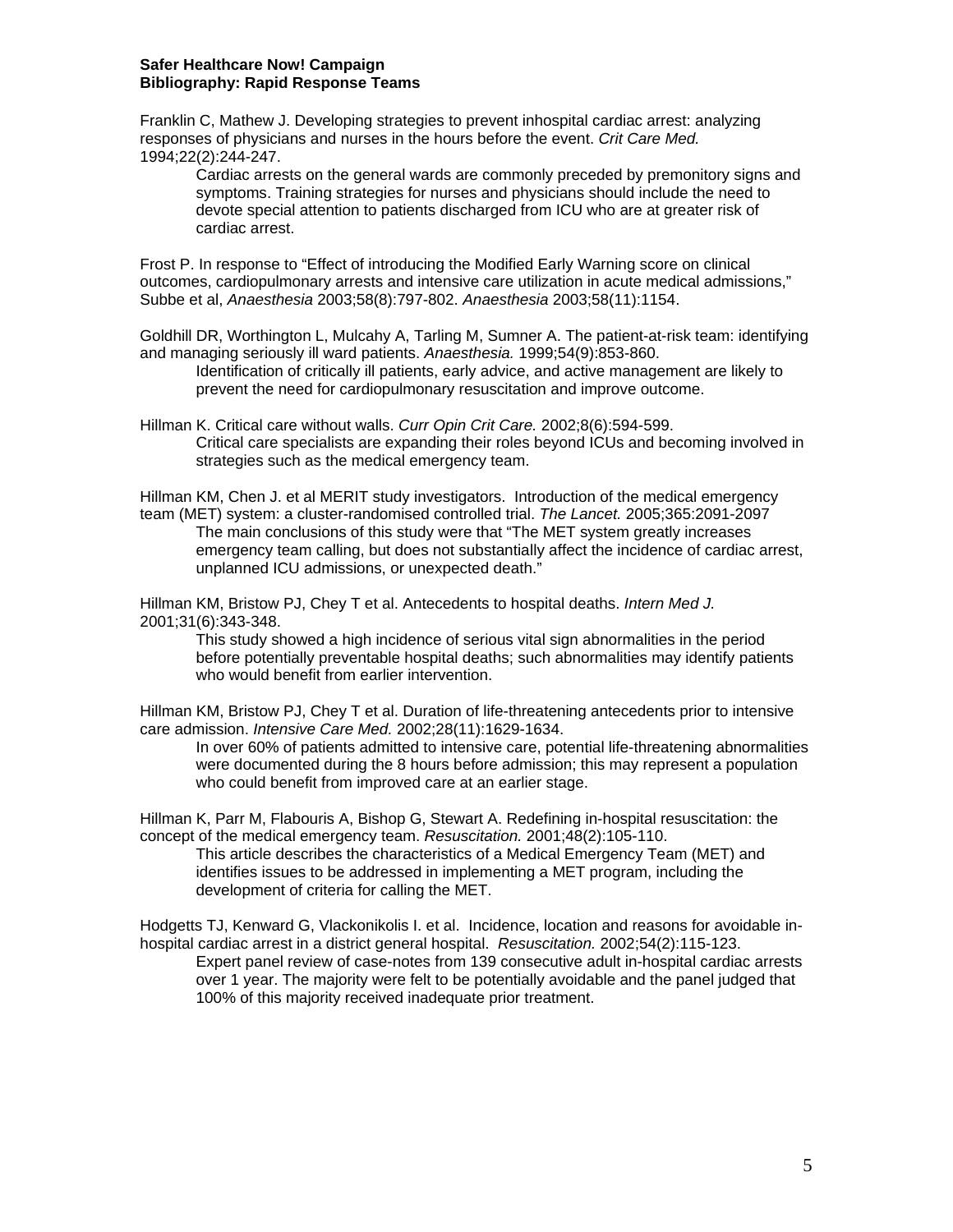### **Safer Healthcare Now! Campaign Bibliography: Rapid Response Teams**

Hodgetts TJ, Kenward G, Vlachonikolis IG, Payne S, Castle N. The identification of risk factors for cardiac arrest and formulation of activation criteria to alert a medical emergency team. *Resusitation.* 2002;54(2):125-131.

A multivariate analysis of cardiac arrest cases identified three positive associations: abnormal breathing, abnormal pulse, and abnormal systolic blood pressure. Risk factors were weighted and tabulated, and formulated into a table of activation criteria for alerting a clinical response.

Kause J, Smith G, Prytherch D. et al. A comparison of antecedents to cardiac arrests, deaths and emergency intensive care admissions in Australia and New Zealand, and the United Kingdom – the ACADEMIA study. *Resuscitation.* 2004;62(3):275-282.

Data obtained from 90 hospitals over a three-day period confirmed that antecedents are common before death, cardiac arrest and unanticipated ICU admission (the most common were hypotension and a fall in Glasgow Coma Scale). Differences in patterns of primary events, provision of ICU/HDU beds, and resuscitation teams between the UK and Aust/New Zeal were noted.

Kenward G, Castle N, Hodgetts T, Shaikh L. Evaluation of a medical emergency team one year after implementation. *Resuscitation.* 2004;61(3):257-263.

Multiple physiological abnormalities are associated with increased mortality. Initiating "do not attempt resuscitation" (DNAR) decisions is a key part of MET activity. A reduction in cardiac arrest rate and overall mortality was noted but was not statistically significant. New systems need time to develop ("bed in") and further research is needed to observe significant reductions in cardiac arrests and overall mortality.

McArthur-Rouse F. Critical care outreach services and early warning scoring systems: a review of the literature. *J Adv Nurs.* 2001;36(5):696-704.

Further study is required to evaluate effectiveness and ward staff need to be educated in identifying those patients at risk of developing critical illness. Nurses' decision making in relation to calling the outreach team requires further investigation.

Morgan RJM, Williams F, Wright MM. An Early Warning Scoring System for Detecting Developing Critical Illness. *Clin IC.* 1997;8(2):100.

Parr MJ, Hadfield JH, Flabouris A, Bishop G, Hillman K. The Medical Emergency Team:12 month analysis of reasons for activation, immediate outcome and not-for-resuscitation orders. *Resuscitation.* 2001;50(1):39-44.

713 MET calls to 559 inpatients. Three commonest criteria for calling the MET were a fall in Glasgow Coma Scale>2, systolic blood pressure<90mmHg, respiratory rate >35. A high proportion of patients required admission to Intensive Care. Patients for whom a NFR order should be considered were identified.

Peberdy MA, Kaye W, Ornato JP, et al. Cardiopulmonary resuscitation of adults in the hospital: a report of 14720 cardiac arrests from the National Registry of Cardiopulmonary Resuscitation. *Resuscitation.* 2003;58(3):297-308.

The three most common reasons for cardiac arrest in adults were: cardiac arrhythmia, acute respiratory insufficiency, and hypotension. 44% of cardiac arrest victims had a return of spontaneous circulation and 17% survived to hospital discharge.

Prasad V, Morgan RJM. Pre-emptive care on acute surgical wards – Early warning scoring. *CPD An.* 2002;4(2):56-60.